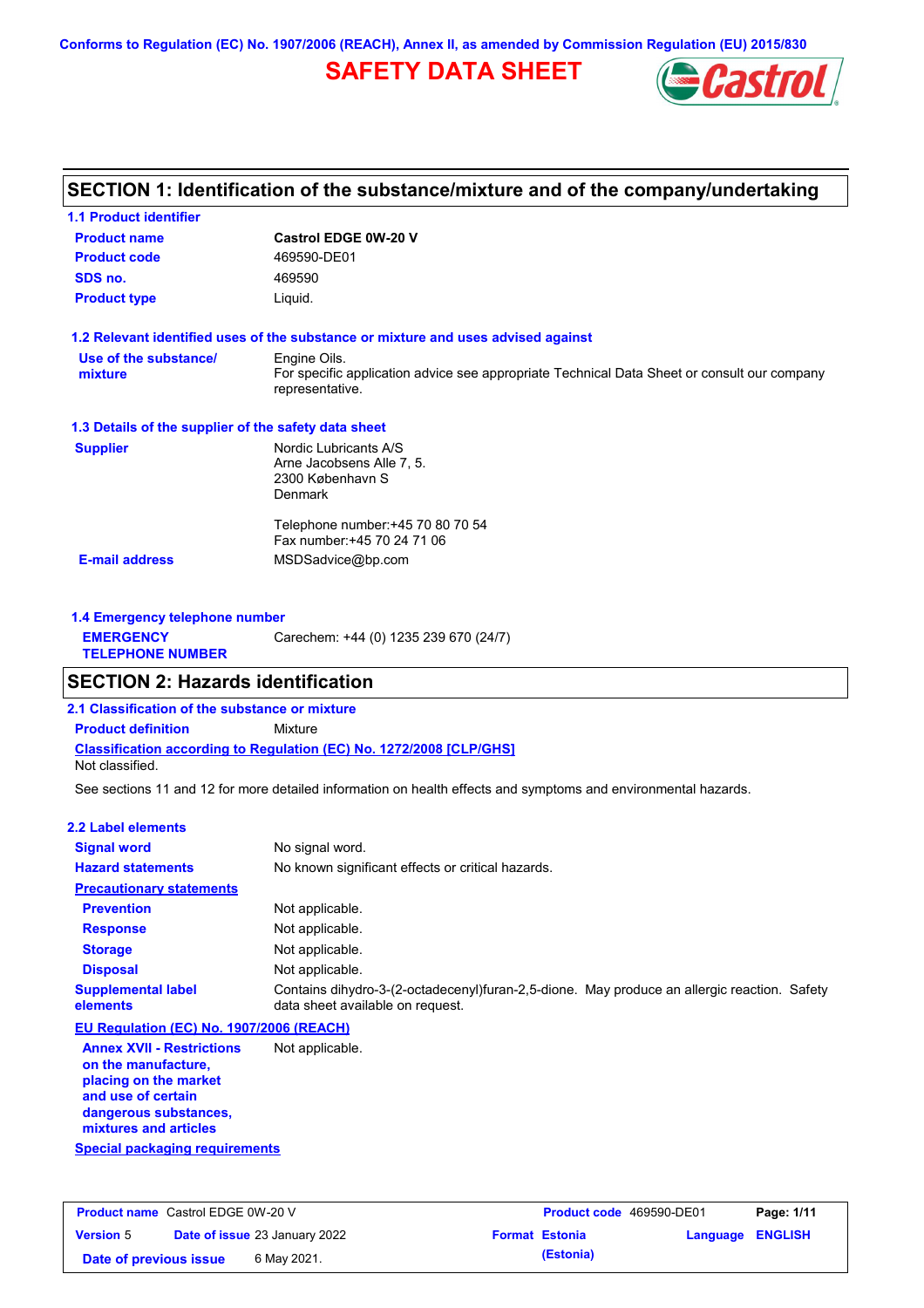# **SECTION 2: Hazards identification**

| <b>Containers to be fitted</b><br>with child-resistant<br>fastenings                                                     | Not applicable.                                                                                                                                                                                                          |
|--------------------------------------------------------------------------------------------------------------------------|--------------------------------------------------------------------------------------------------------------------------------------------------------------------------------------------------------------------------|
| <b>Tactile warning of danger</b>                                                                                         | Not applicable.                                                                                                                                                                                                          |
| 2.3 Other hazards                                                                                                        |                                                                                                                                                                                                                          |
| <b>Results of PBT and vPvB</b><br>assessment                                                                             | Product does not meet the criteria for PBT or vPvB according to Regulation (EC) No. 1907/2006,<br>Annex XIII.                                                                                                            |
| <b>Product meets the criteria</b><br>for PBT or vPvB according<br>to Regulation (EC) No.<br><b>1907/2006, Annex XIII</b> | This mixture does not contain any substances that are assessed to be a PBT or a vPvB.                                                                                                                                    |
| Other hazards which do<br>not result in classification                                                                   | Defatting to the skin.<br>USED ENGINE OILS<br>Used engine oil may contain hazardous components which have the potential to cause skin<br>cancer.<br>See Toxicological Information, section 11 of this Safety Data Sheet. |

## **SECTION 3: Composition/information on ingredients**

#### **3.2 Mixtures**

Mixture **Product definition**

| $H$ ighly refined base oil (IP 346 DMSO extract < 3%). Proprietary performance additives. |                                                                                        |           |                                                   |             |
|-------------------------------------------------------------------------------------------|----------------------------------------------------------------------------------------|-----------|---------------------------------------------------|-------------|
| <b>Product/ingredient</b><br>name                                                         | <b>Identifiers</b>                                                                     | %         | <b>Regulation (EC) No.</b><br>1272/2008 [CLP]     | <b>Type</b> |
| Distillates (petroleum), hydrotreated<br>heavy paraffinic                                 | REACH #: 01-2119484627-25<br>EC: $265-157-1$<br>CAS: 64742-54-7<br>Index: 649-467-00-8 | ≥50 - ≤75 | Asp. Tox. 1, H304                                 | $[1]$       |
| bis(nonylphenyl)amine                                                                     | REACH #: 01-2119488911-28<br>EC: $253-249-4$<br>CAS: 36878-20-3                        | - ≤3      | Aquatic Chronic 4, H413                           | $[1]$       |
| dihydro-3-(2-octadecenyl)furan-<br>2.5-dione                                              | REACH #: 01-2120120387-61<br>EC: 266-561-0<br>CAS: 67066-88-0                          | ≤0.3      | <b>Skin Irrit. 2. H315</b><br>Skin Sens. 1B. H317 | $[1]$       |

**See Section 16 for the full text of the H statements declared above.**

#### **Type**

[1] Substance classified with a health or environmental hazard

[2] Substance with a workplace exposure limit

[3] Substance meets the criteria for PBT according to Regulation (EC) No. 1907/2006, Annex XIII

[4] Substance meets the criteria for vPvB according to Regulation (EC) No. 1907/2006, Annex XIII

[5] Substance of equivalent concern

[6] Additional disclosure due to company policy

Occupational exposure limits, if available, are listed in Section 8.

### **SECTION 4: First aid measures**

#### **4.1 Description of first aid measures**

| <b>Eye contact</b>                | In case of contact, immediately flush eyes with plenty of water for at least 15 minutes. Eyelids<br>should be held away from the eyeball to ensure thorough rinsing. Check for and remove any<br>contact lenses. Get medical attention.             |
|-----------------------------------|-----------------------------------------------------------------------------------------------------------------------------------------------------------------------------------------------------------------------------------------------------|
| <b>Skin contact</b>               | Wash skin thoroughly with soap and water or use recognised skin cleanser. Remove<br>contaminated clothing and shoes. Wash clothing before reuse. Clean shoes thoroughly before<br>reuse. Get medical attention if irritation develops.              |
| <b>Inhalation</b>                 | If inhaled, remove to fresh air. In case of inhalation of decomposition products in a fire,<br>symptoms may be delayed. The exposed person may need to be kept under medical<br>surveillance for 48 hours. Get medical attention if symptoms occur. |
| <b>Ingestion</b>                  | Do not induce vomiting unless directed to do so by medical personnel. Get medical attention if<br>symptoms occur.                                                                                                                                   |
| <b>Protection of first-aiders</b> | No action shall be taken involving any personal risk or without suitable training.                                                                                                                                                                  |

#### **4.2 Most important symptoms and effects, both acute and delayed**

| <b>Product name</b> Castrol EDGE 0W-20 V |  | <b>Product code</b> 469590-DE01      |  | Page: 2/11            |                         |  |
|------------------------------------------|--|--------------------------------------|--|-----------------------|-------------------------|--|
| <b>Version 5</b>                         |  | <b>Date of issue 23 January 2022</b> |  | <b>Format Estonia</b> | <b>Language ENGLISH</b> |  |
| Date of previous issue                   |  | 6 May 2021.                          |  | (Estonia)             |                         |  |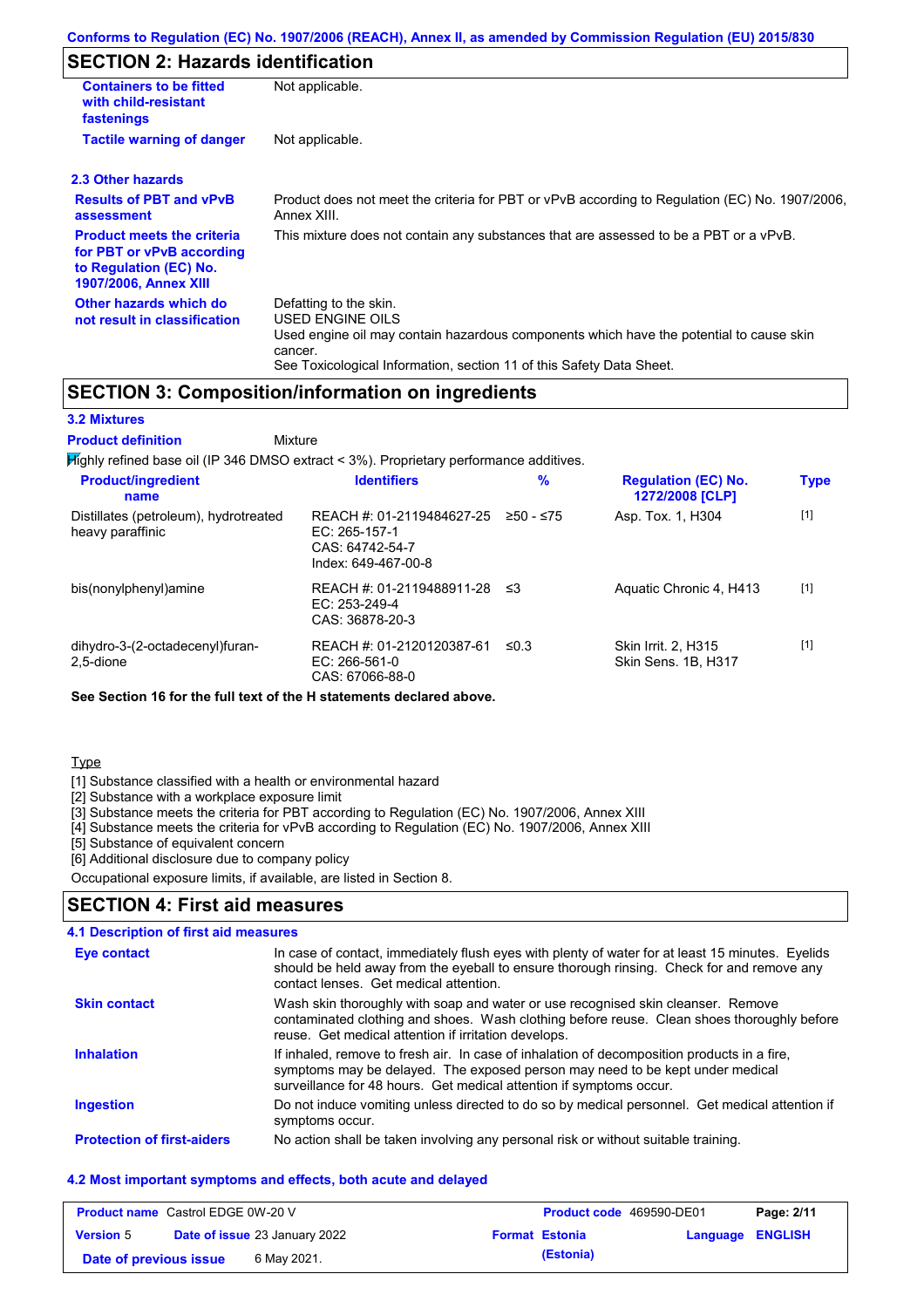## **SECTION 4: First aid measures**

See Section 11 for more detailed information on health effects and symptoms. **Potential acute health effects Inhalation** Exposure to decomposition products may cause a health hazard. Serious effects may be delayed following exposure. **Ingestion** No known significant effects or critical hazards. **Skin contact** Defatting to the skin. May cause skin dryness and irritation. **Eye contact** No known significant effects or critical hazards. **Delayed and immediate effects as well as chronic effects from short and long-term exposure Inhalation Ingestion Skin contact Eye contact** Overexposure to the inhalation of airborne droplets or aerosols may cause irritation of the respiratory tract. Ingestion of large quantities may cause nausea and diarrhoea. Prolonged or repeated contact can defat the skin and lead to irritation and/or dermatitis. Potential risk of transient stinging or redness if accidental eye contact occurs.

**Notes to physician** Treatment should in general be symptomatic and directed to relieving any effects. In case of inhalation of decomposition products in a fire, symptoms may be delayed. The exposed person may need to be kept under medical surveillance for 48 hours. **4.3 Indication of any immediate medical attention and special treatment needed**

## **SECTION 5: Firefighting measures**

| 5.1 Extinguishing media                                   |                                                                                                                                                                                                                                                                                                                                                                   |
|-----------------------------------------------------------|-------------------------------------------------------------------------------------------------------------------------------------------------------------------------------------------------------------------------------------------------------------------------------------------------------------------------------------------------------------------|
| <b>Suitable extinguishing</b><br>media                    | In case of fire, use foam, dry chemical or carbon dioxide extinguisher or spray.                                                                                                                                                                                                                                                                                  |
| <b>Unsuitable extinguishing</b><br>media                  | Do not use water jet. The use of a water jet may cause the fire to spread by splashing the<br>burning product.                                                                                                                                                                                                                                                    |
| 5.2 Special hazards arising from the substance or mixture |                                                                                                                                                                                                                                                                                                                                                                   |
| <b>Hazards from the</b><br>substance or mixture           | In a fire or if heated, a pressure increase will occur and the container may burst.                                                                                                                                                                                                                                                                               |
| <b>Hazardous combustion</b><br>products                   | Combustion products may include the following:<br>carbon oxides $(CO, CO2)$ (carbon monoxide, carbon dioxide)<br>nitrogen oxides ( $NO$ , $NO2$ etc.)                                                                                                                                                                                                             |
| 5.3 Advice for firefighters                               |                                                                                                                                                                                                                                                                                                                                                                   |
| <b>Special precautions for</b><br>fire-fighters           | No action shall be taken involving any personal risk or without suitable training. Promptly<br>isolate the scene by removing all persons from the vicinity of the incident if there is a fire.                                                                                                                                                                    |
| <b>Special protective</b><br>equipment for fire-fighters  | Fire-fighters should wear appropriate protective equipment and self-contained breathing<br>apparatus (SCBA) with a full face-piece operated in positive pressure mode. Clothing for fire-<br>fighters (including helmets, protective boots and gloves) conforming to European standard EN<br>469 will provide a basic level of protection for chemical incidents. |

#### **SECTION 6: Accidental release measures**

#### **6.1 Personal precautions, protective equipment and emergency procedures**

| For non-emergency<br>personnel          | No action shall be taken involving any personal risk or without suitable training. Evacuate<br>surrounding areas. Keep unnecessary and unprotected personnel from entering. Do not touch<br>or walk through spilt material. Floors may be slippery; use care to avoid falling. Put on<br>appropriate personal protective equipment. |
|-----------------------------------------|-------------------------------------------------------------------------------------------------------------------------------------------------------------------------------------------------------------------------------------------------------------------------------------------------------------------------------------|
| For emergency responders                | If specialised clothing is required to deal with the spillage, take note of any information in<br>Section 8 on suitable and unsuitable materials. See also the information in "For non-<br>emergency personnel".                                                                                                                    |
| <b>6.2 Environmental</b><br>precautions | Avoid dispersal of spilt material and runoff and contact with soil, waterways, drains and sewers.<br>Inform the relevant authorities if the product has caused environmental pollution (sewers,<br>waterways, soil or air).                                                                                                         |

#### **6.3 Methods and material for containment and cleaning up**

Stop leak if without risk. Move containers from spill area. Absorb with an inert material and place in an appropriate waste disposal container. Dispose of via a licensed waste disposal contractor. **Small spill**

| <b>Product name</b> Castrol EDGE 0W-20 V |  | <b>Product code</b> 469590-DE01      |  | Page: 3/11            |                         |  |
|------------------------------------------|--|--------------------------------------|--|-----------------------|-------------------------|--|
| <b>Version 5</b>                         |  | <b>Date of issue 23 January 2022</b> |  | <b>Format Estonia</b> | <b>Language ENGLISH</b> |  |
| Date of previous issue                   |  | 6 May 2021.                          |  | (Estonia)             |                         |  |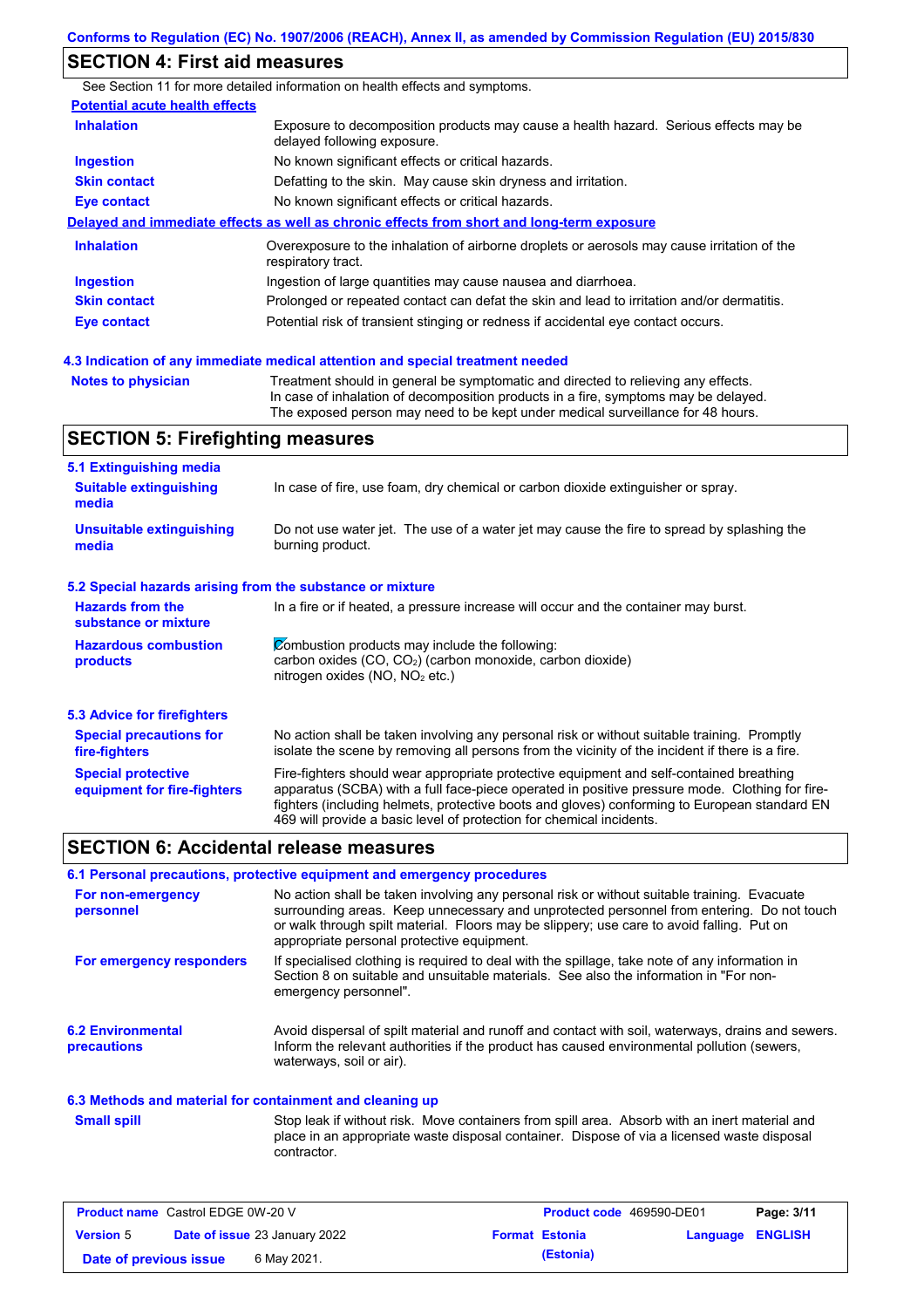## **SECTION 6: Accidental release measures**

| Large spill                               | Stop leak if without risk. Move containers from spill area. Prevent entry into sewers, water<br>courses, basements or confined areas. Contain and collect spillage with non-combustible,<br>absorbent material e.g. sand, earth, vermiculite or diatomaceous earth and place in container<br>for disposal according to local regulations. Dispose of via a licensed waste disposal contractor. |
|-------------------------------------------|------------------------------------------------------------------------------------------------------------------------------------------------------------------------------------------------------------------------------------------------------------------------------------------------------------------------------------------------------------------------------------------------|
| 6.4 Reference to other<br><b>sections</b> | See Section 1 for emergency contact information.<br>See Section 5 for firefighting measures.<br>See Section 8 for information on appropriate personal protective equipment.<br>See Section 12 for environmental precautions.<br>See Section 13 for additional waste treatment information.                                                                                                     |

## **SECTION 7: Handling and storage**

| 7.1 Precautions for safe handling                                             |                                                                                                                                                                                                                                                                                                                                                                                                                                                                                          |
|-------------------------------------------------------------------------------|------------------------------------------------------------------------------------------------------------------------------------------------------------------------------------------------------------------------------------------------------------------------------------------------------------------------------------------------------------------------------------------------------------------------------------------------------------------------------------------|
| <b>Protective measures</b>                                                    | Put on appropriate personal protective equipment.                                                                                                                                                                                                                                                                                                                                                                                                                                        |
| <b>Advice on general</b><br>occupational hygiene                              | Eating, drinking and smoking should be prohibited in areas where this material is handled,<br>stored and processed. Wash thoroughly after handling. Remove contaminated clothing and<br>protective equipment before entering eating areas. See also Section 8 for additional<br>information on hygiene measures.                                                                                                                                                                         |
| <b>7.2 Conditions for safe</b><br>storage, including any<br>incompatibilities | Store in accordance with local requlations. Store in a dry, cool and well-ventilated area, away<br>from incompatible materials (see Section 10). Keep away from heat and direct sunlight. Keep<br>container tightly closed and sealed until ready for use. Containers that have been opened must<br>be carefully resealed and kept upright to prevent leakage. Store and use only in equipment/<br>containers designed for use with this product. Do not store in unlabelled containers. |
| <b>Not suitable</b>                                                           | Prolonged exposure to elevated temperature                                                                                                                                                                                                                                                                                                                                                                                                                                               |
| 7.3 Specific end use(s)                                                       |                                                                                                                                                                                                                                                                                                                                                                                                                                                                                          |
| <b>Recommendations</b>                                                        | See section 1.2 and Exposure scenarios in annex, if applicable.                                                                                                                                                                                                                                                                                                                                                                                                                          |

## **SECTION 8: Exposure controls/personal protection**

#### **8.1 Control parameters**

#### **Occupational exposure limits** No exposure limit value known.

Whilst specific OELs for certain components may be shown in this section, other components may be present in any mist, vapour or dust produced. Therefore, the specific OELs may not be applicable to the product as a whole and are provided for guidance only.

**Recommended monitoring procedures**

If this product contains ingredients with exposure limits, personal, workplace atmosphere or biological monitoring may be required to determine the effectiveness of the ventilation or other control measures and/or the necessity to use respiratory protective equipment. Reference should be made to monitoring standards, such as the following: European Standard EN 689 (Workplace atmospheres - Guidance for the assessment of exposure by inhalation to chemical agents for comparison with limit values and measurement strategy) European Standard EN 14042 (Workplace atmospheres - Guide for the application and use of procedures for the assessment of exposure to chemical and biological agents) European Standard EN 482 (Workplace atmospheres - General requirements for the performance of procedures for the measurement of chemical agents) Reference to national guidance documents for methods for the determination of hazardous substances will also be required.

#### **Derived No Effect Level**

No DNELs/DMELs available.

#### **Predicted No Effect Concentration**

No PNECs available

| <b>8.2 Exposure controls</b>               |                                                                                                                                                                                                                                                                                                                                                                                                                                                                                                                                                                                                                                                                                                                                                                                                                                                                                                                                                                                                         |
|--------------------------------------------|---------------------------------------------------------------------------------------------------------------------------------------------------------------------------------------------------------------------------------------------------------------------------------------------------------------------------------------------------------------------------------------------------------------------------------------------------------------------------------------------------------------------------------------------------------------------------------------------------------------------------------------------------------------------------------------------------------------------------------------------------------------------------------------------------------------------------------------------------------------------------------------------------------------------------------------------------------------------------------------------------------|
| <b>Appropriate engineering</b><br>controls | Provide exhaust ventilation or other engineering controls to keep the relevant airborne<br>concentrations below their respective occupational exposure limits.<br>All activities involving chemicals should be assessed for their risks to health, to ensure<br>exposures are adequately controlled. Personal protective equipment should only be considered<br>after other forms of control measures (e.g. engineering controls) have been suitably evaluated.<br>Personal protective equipment should conform to appropriate standards, be suitable for use, be<br>kept in good condition and properly maintained.<br>Your supplier of personal protective equipment should be consulted for advice on selection and<br>appropriate standards. For further information contact your national organisation for standards.<br>The final choice of protective equipment will depend upon a risk assessment. It is important to<br>ensure that all items of personal protective equipment are compatible. |
| Individual protection measures             |                                                                                                                                                                                                                                                                                                                                                                                                                                                                                                                                                                                                                                                                                                                                                                                                                                                                                                                                                                                                         |

| <b>Product name</b> Castrol EDGE 0W-20 V |  |                                      | <b>Product code</b> 469590-DE01 |                       | Page: 4/11              |  |
|------------------------------------------|--|--------------------------------------|---------------------------------|-----------------------|-------------------------|--|
| <b>Version 5</b>                         |  | <b>Date of issue 23 January 2022</b> |                                 | <b>Format Estonia</b> | <b>Language ENGLISH</b> |  |
| Date of previous issue                   |  | 6 May 2021.                          |                                 | (Estonia)             |                         |  |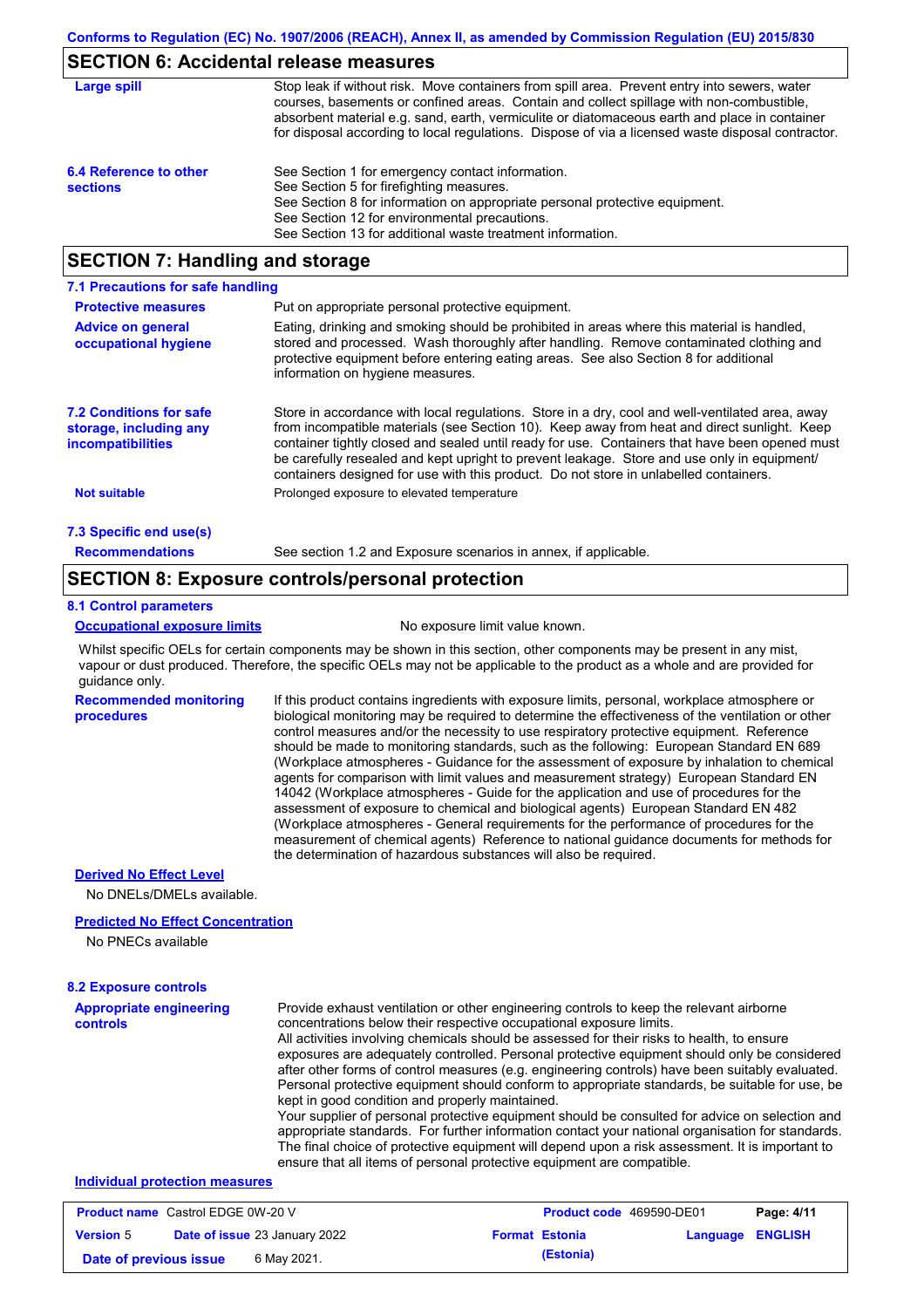# **SECTION 8: Exposure controls/personal protection**

| <b>Hygiene measures</b>                          | Wash hands, forearms and face thoroughly after handling chemical products, before eating,<br>smoking and using the lavatory and at the end of the working period. Ensure that eyewash<br>stations and safety showers are close to the workstation location.                                                                                                                                                                                                                                                                                                                                                                                       |
|--------------------------------------------------|---------------------------------------------------------------------------------------------------------------------------------------------------------------------------------------------------------------------------------------------------------------------------------------------------------------------------------------------------------------------------------------------------------------------------------------------------------------------------------------------------------------------------------------------------------------------------------------------------------------------------------------------------|
| <b>Respiratory protection</b>                    | In case of insufficient ventilation, wear suitable respiratory equipment.<br>The correct choice of respiratory protection depends upon the chemicals being handled, the<br>conditions of work and use, and the condition of the respiratory equipment. Safety procedures<br>should be developed for each intended application. Respiratory protection equipment should<br>therefore be chosen in consultation with the supplier/manufacturer and with a full assessment<br>of the working conditions.                                                                                                                                             |
| <b>Eye/face protection</b>                       | Safety glasses with side shields.                                                                                                                                                                                                                                                                                                                                                                                                                                                                                                                                                                                                                 |
| <b>Skin protection</b><br><b>Hand protection</b> | <b>General Information:</b>                                                                                                                                                                                                                                                                                                                                                                                                                                                                                                                                                                                                                       |
|                                                  | Because specific work environments and material handling practices vary, safety procedures<br>should be developed for each intended application. The correct choice of protective gloves<br>depends upon the chemicals being handled, and the conditions of work and use. Most gloves<br>provide protection for only a limited time before they must be discarded and replaced (even the<br>best chemically resistant gloves will break down after repeated chemical exposures).                                                                                                                                                                  |
|                                                  | Gloves should be chosen in consultation with the supplier / manufacturer and taking account of<br>a full assessment of the working conditions.                                                                                                                                                                                                                                                                                                                                                                                                                                                                                                    |
|                                                  | Recommended: Nitrile gloves.<br><b>Breakthrough time:</b>                                                                                                                                                                                                                                                                                                                                                                                                                                                                                                                                                                                         |
|                                                  | Breakthrough time data are generated by glove manufacturers under laboratory test conditions<br>and represent how long a glove can be expected to provide effective permeation resistance. It<br>is important when following breakthrough time recommendations that actual workplace<br>conditions are taken into account. Always consult with your glove supplier for up-to-date<br>technical information on breakthrough times for the recommended glove type.<br>Our recommendations on the selection of gloves are as follows:                                                                                                                |
|                                                  | Continuous contact:                                                                                                                                                                                                                                                                                                                                                                                                                                                                                                                                                                                                                               |
|                                                  | Gloves with a minimum breakthrough time of 240 minutes, or >480 minutes if suitable gloves<br>can be obtained.<br>If suitable gloves are not available to offer that level of protection, gloves with shorter<br>breakthrough times may be acceptable as long as appropriate glove maintenance and<br>replacement regimes are determined and adhered to.                                                                                                                                                                                                                                                                                          |
|                                                  | Short-term / splash protection:                                                                                                                                                                                                                                                                                                                                                                                                                                                                                                                                                                                                                   |
|                                                  | Recommended breakthrough times as above.<br>It is recognised that for short-term, transient exposures, gloves with shorter breakthrough times<br>may commonly be used. Therefore, appropriate maintenance and replacement regimes must<br>be determined and rigorously followed.                                                                                                                                                                                                                                                                                                                                                                  |
|                                                  | <b>Glove Thickness:</b>                                                                                                                                                                                                                                                                                                                                                                                                                                                                                                                                                                                                                           |
|                                                  | For general applications, we recommend gloves with a thickness typically greater than 0.35 mm.                                                                                                                                                                                                                                                                                                                                                                                                                                                                                                                                                    |
|                                                  | It should be emphasised that glove thickness is not necessarily a good predictor of glove<br>resistance to a specific chemical, as the permeation efficiency of the glove will be dependent<br>on the exact composition of the glove material. Therefore, glove selection should also be based<br>on consideration of the task requirements and knowledge of breakthrough times.<br>Glove thickness may also vary depending on the glove manufacturer, the glove type and the<br>glove model. Therefore, the manufacturers' technical data should always be taken into account<br>to ensure selection of the most appropriate glove for the task. |
|                                                  | Note: Depending on the activity being conducted, gloves of varying thickness may be required<br>for specific tasks. For example:                                                                                                                                                                                                                                                                                                                                                                                                                                                                                                                  |
|                                                  | • Thinner gloves (down to 0.1 mm or less) may be required where a high degree of manual<br>dexterity is needed. However, these gloves are only likely to give short duration protection and<br>would normally be just for single use applications, then disposed of.                                                                                                                                                                                                                                                                                                                                                                              |
|                                                  | • Thicker gloves (up to 3 mm or more) may be required where there is a mechanical (as well<br>as a chemical) risk i.e. where there is abrasion or puncture potential.                                                                                                                                                                                                                                                                                                                                                                                                                                                                             |

| <b>Product name</b> Castrol EDGE 0W-20 V |  |                                      | <b>Product code</b> 469590-DE01 |                       | Page: 5/11              |  |
|------------------------------------------|--|--------------------------------------|---------------------------------|-----------------------|-------------------------|--|
| <b>Version 5</b>                         |  | <b>Date of issue 23 January 2022</b> |                                 | <b>Format Estonia</b> | <b>Language ENGLISH</b> |  |
| Date of previous issue                   |  | 6 May 2021.                          |                                 | (Estonia)             |                         |  |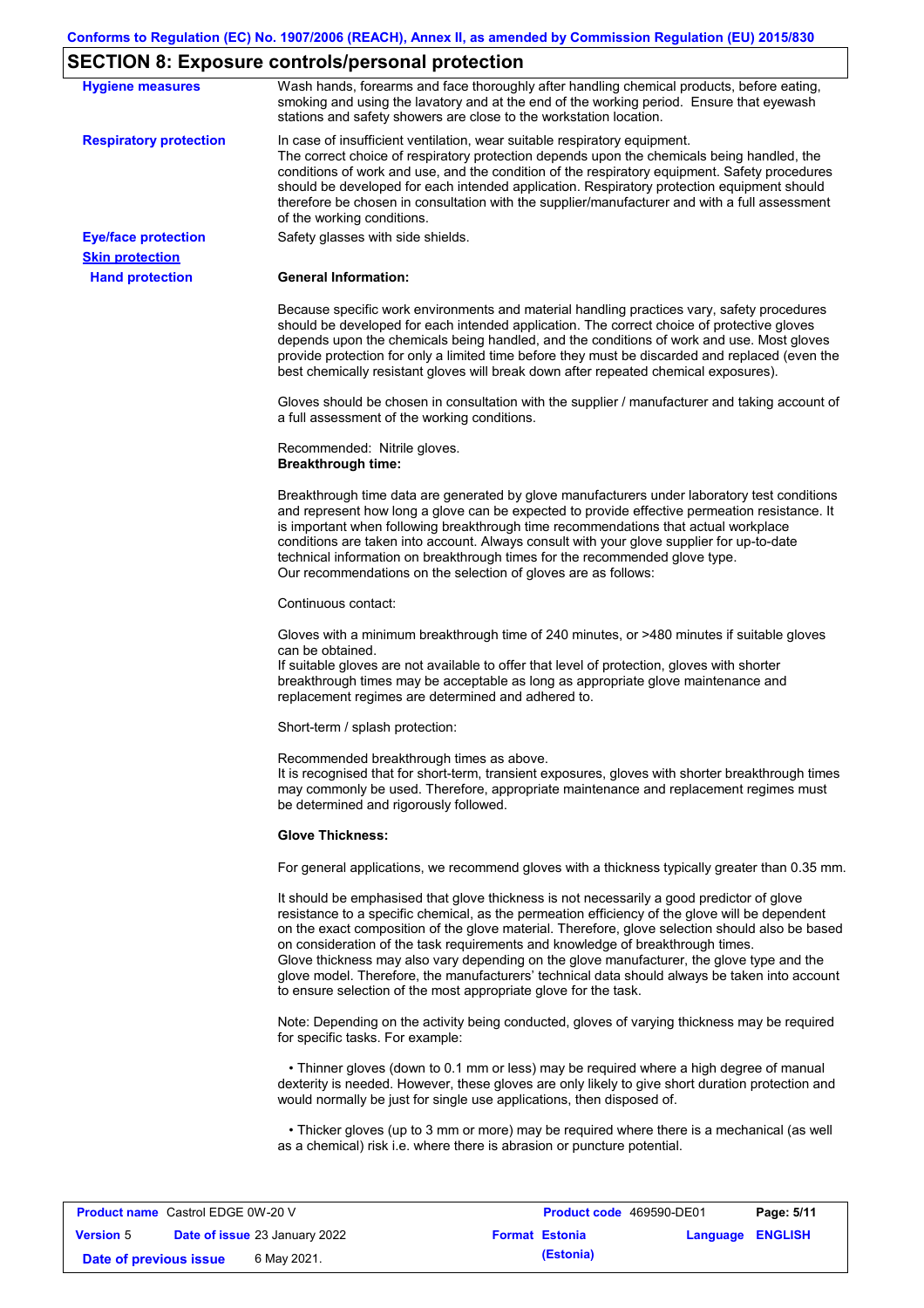# **SECTION 8: Exposure controls/personal protection**

| <b>Skin and body</b>                             | Use of protective clothing is good industrial practice.                                                                                                                                                                                                                                                                                                                                                               |
|--------------------------------------------------|-----------------------------------------------------------------------------------------------------------------------------------------------------------------------------------------------------------------------------------------------------------------------------------------------------------------------------------------------------------------------------------------------------------------------|
|                                                  | Personal protective equipment for the body should be selected based on the task being<br>performed and the risks involved and should be approved by a specialist before handling this<br>product.                                                                                                                                                                                                                     |
|                                                  | Cotton or polyester/cotton overalls will only provide protection against light superficial<br>contamination that will not soak through to the skin. Overalls should be laundered on a regular<br>basis. When the risk of skin exposure is high (e.g. when cleaning up spillages or if there is a<br>risk of splashing) then chemical resistant aprons and/or impervious chemical suits and boots<br>will be required. |
| <b>Refer to standards:</b>                       | Respiratory protection: EN 529<br>Gloves: EN 420, EN 374<br>Eye protection: EN 166<br>Filtering half-mask: EN 149<br>Filtering half-mask with valve: EN 405<br>Half-mask: EN 140 plus filter<br>Full-face mask: EN 136 plus filter<br>Particulate filters: EN 143<br>Gas/combined filters: EN 14387                                                                                                                   |
| <b>Environmental exposure</b><br><b>controls</b> | Emissions from ventilation or work process equipment should be checked to ensure they<br>comply with the requirements of environmental protection legislation. In some cases, fume<br>scrubbers, filters or engineering modifications to the process equipment will be necessary to<br>reduce emissions to acceptable levels.                                                                                         |

# **SECTION 9: Physical and chemical properties**

The conditions of measurement of all properties are at standard temperature and pressure unless otherwise indicated.

#### **9.1 Information on basic physical and chemical properties**

| <b>Appearance</b>                                      |                                                              |           |         |                         |          |     |                         |
|--------------------------------------------------------|--------------------------------------------------------------|-----------|---------|-------------------------|----------|-----|-------------------------|
| <b>Physical state</b>                                  | Liquid.                                                      |           |         |                         |          |     |                         |
| <b>Colour</b>                                          | Amber.                                                       |           |         |                         |          |     |                         |
| Odour                                                  | Not available.                                               |           |         |                         |          |     |                         |
| <b>Odour threshold</b>                                 | Not available.                                               |           |         |                         |          |     |                         |
| pH                                                     | Not applicable.                                              |           |         |                         |          |     |                         |
| <b>Melting point/freezing point</b>                    | Not available.                                               |           |         |                         |          |     |                         |
| Initial boiling point and boiling<br>range             | Not available.                                               |           |         |                         |          |     |                         |
| <b>Pour point</b>                                      | -45 $^{\circ}$ C                                             |           |         |                         |          |     |                         |
| <b>Flash point</b>                                     | Closed cup: >185°C (>365°F) [Pensky-Martens]                 |           |         |                         |          |     |                         |
| <b>Evaporation rate</b>                                | Not available.                                               |           |         |                         |          |     |                         |
| <b>Flammability (solid, gas)</b>                       | Not available.                                               |           |         |                         |          |     |                         |
| <b>Upper/lower flammability or</b><br>explosive limits | Not available.                                               |           |         |                         |          |     |                         |
| <b>Vapour pressure</b>                                 | Not available.                                               |           |         |                         |          |     |                         |
|                                                        |                                                              |           |         | Vapour Pressure at 20°C |          |     | Vapour pressure at 50°C |
|                                                        | <b>Ingredient name</b>                                       | mm Hg kPa |         | <b>Method</b>           | mm<br>Hg | kPa | <b>Method</b>           |
|                                                        | Distillates (petroleum),<br>hydrotreated heavy<br>paraffinic | < 0.08    | < 0.011 | <b>ASTM D 5191</b>      |          |     |                         |
|                                                        | Distillates (petroleum),<br>hydrotreated heavy<br>paraffinic | < 0.08    | < 0.011 | <b>ASTM D 5191</b>      |          |     |                         |

|                                                   | Distillates (petroleum),<br>solvent-dewaxed<br>heavy paraffinic         | < 0.08 | < 0.011  | <b>ASTM D 5191</b> |   |        |  |
|---------------------------------------------------|-------------------------------------------------------------------------|--------|----------|--------------------|---|--------|--|
|                                                   | bis(nonylphenyl)amine                                                   | < 0.01 | < 0.0013 | EU A.4             | 0 | EU A.4 |  |
| <b>Vapour density</b>                             | Not available.                                                          |        |          |                    |   |        |  |
| <b>Relative density</b>                           | Not available.                                                          |        |          |                    |   |        |  |
| <b>Density</b>                                    | $<$ 1000 kg/m <sup>3</sup> (<1 g/cm <sup>3</sup> ) at 15 <sup>°</sup> C |        |          |                    |   |        |  |
| <b>Solubility(ies)</b>                            | insoluble in water.                                                     |        |          |                    |   |        |  |
| <b>Partition coefficient: n-octanol/</b><br>water | Not applicable.                                                         |        |          |                    |   |        |  |

| <b>Product name</b> Castrol EDGE 0W-20 V |  |                                      | <b>Product code</b> 469590-DE01 |                       | Page: 6/11              |  |
|------------------------------------------|--|--------------------------------------|---------------------------------|-----------------------|-------------------------|--|
| <b>Version 5</b>                         |  | <b>Date of issue 23 January 2022</b> |                                 | <b>Format Estonia</b> | <b>Language ENGLISH</b> |  |
| Date of previous issue                   |  | 6 May 2021.                          |                                 | (Estonia)             |                         |  |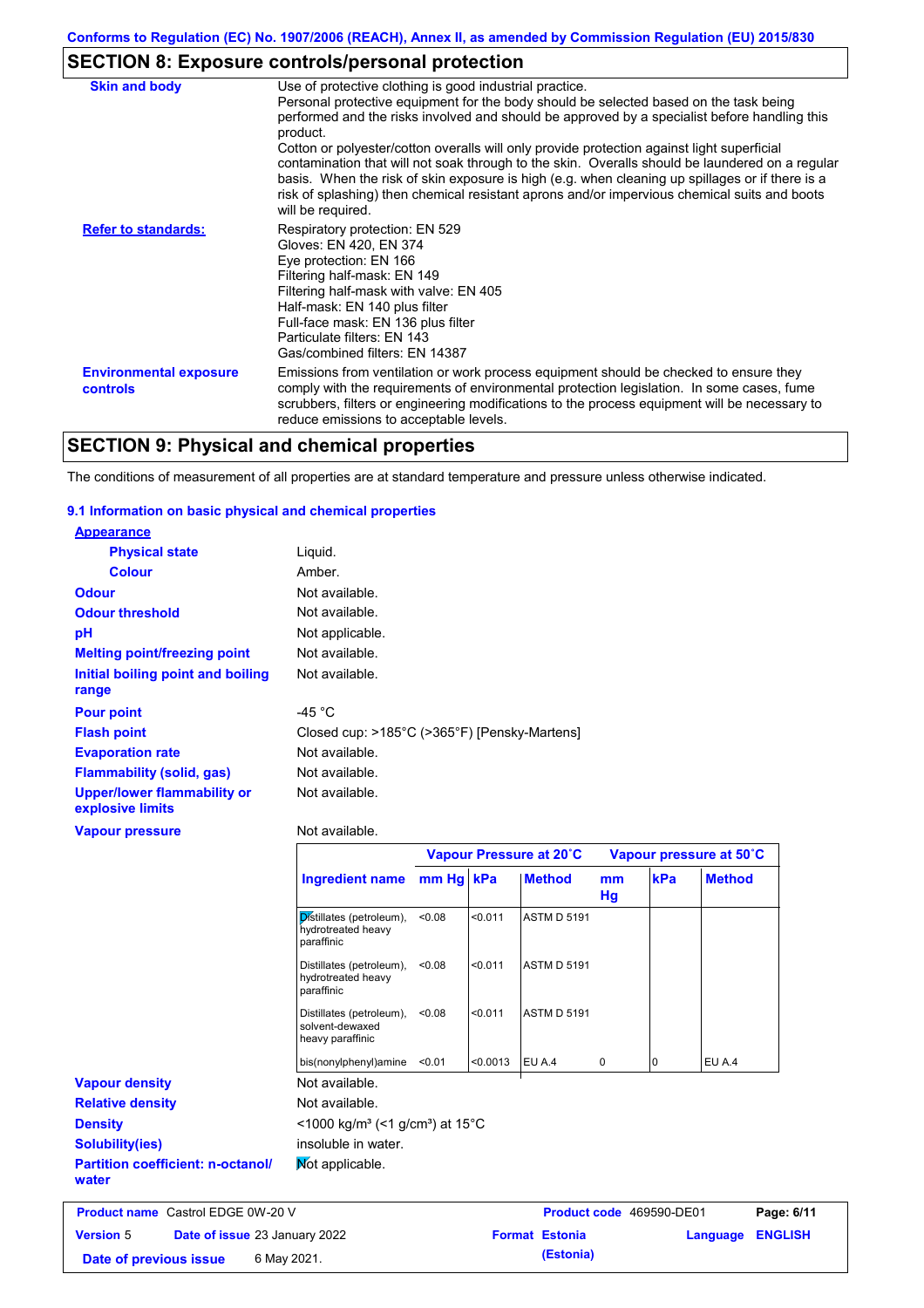# **SECTION 9: Physical and chemical properties**

| <b>Auto-ignition temperature</b>            | <b>Ingredient name</b>                                                                                                                            | °C  | °F  | <b>Method</b>  |  |
|---------------------------------------------|---------------------------------------------------------------------------------------------------------------------------------------------------|-----|-----|----------------|--|
|                                             | bis(nonylphenyl)amine                                                                                                                             | 440 | 824 | <b>EU A.15</b> |  |
| <b>Decomposition temperature</b>            | Not available.                                                                                                                                    |     |     |                |  |
| <b>Viscosity</b>                            | Kinematic: 47.4 mm <sup>2</sup> /s (47.4 cSt) at 40 $^{\circ}$ C<br>Kinematic: 8.9 to 9.3 mm <sup>2</sup> /s (8.9 to 9.3 cSt) at 100 $^{\circ}$ C |     |     |                |  |
| <b>Explosive properties</b>                 | Not available.                                                                                                                                    |     |     |                |  |
| <b>Oxidising properties</b>                 | Not available.                                                                                                                                    |     |     |                |  |
| <b>Particle characteristics</b>             |                                                                                                                                                   |     |     |                |  |
| <b>Median particle size</b>                 | <b>Not applicable.</b>                                                                                                                            |     |     |                |  |
| 9.2 Other information                       |                                                                                                                                                   |     |     |                |  |
| No additional information.                  |                                                                                                                                                   |     |     |                |  |
| <b>SECTION 10: Stability and reactivity</b> |                                                                                                                                                   |     |     |                |  |
| <b>10.1 Reactivity</b>                      | No specific test data available for this product. Refer to Conditions to avoid and Incompatible<br>materials for additional information.          |     |     |                |  |
|                                             |                                                                                                                                                   |     |     |                |  |

| <b>10.2 Chemical stability</b>                    | The product is stable.                                                                                                                                                  |
|---------------------------------------------------|-------------------------------------------------------------------------------------------------------------------------------------------------------------------------|
| <b>10.3 Possibility of</b><br>hazardous reactions | Under normal conditions of storage and use, hazardous reactions will not occur.<br>Under normal conditions of storage and use, hazardous polymerisation will not occur. |
| <b>10.4 Conditions to avoid</b>                   | Avoid all possible sources of ignition (spark or flame).                                                                                                                |
| <b>10.5 Incompatible materials</b>                | Reactive or incompatible with the following materials: oxidising materials.                                                                                             |
| <b>10.6 Hazardous</b><br>decomposition products   | Under normal conditions of storage and use, hazardous decomposition products should not be<br>produced.                                                                 |

# **SECTION 11: Toxicological information**

| 11.1 Information on toxicological effects          |                                                                                                                     |
|----------------------------------------------------|---------------------------------------------------------------------------------------------------------------------|
| <b>Acute toxicity estimates</b>                    |                                                                                                                     |
| Not available.                                     |                                                                                                                     |
| <b>Information on likely</b><br>routes of exposure | Routes of entry anticipated: Dermal, Inhalation.                                                                    |
| <b>Potential acute health effects</b>              |                                                                                                                     |
| <b>Inhalation</b>                                  | Exposure to decomposition products may cause a health hazard. Serious effects may be<br>delayed following exposure. |
| <b>Ingestion</b>                                   | No known significant effects or critical hazards.                                                                   |
| <b>Skin contact</b>                                | Defatting to the skin. May cause skin dryness and irritation.                                                       |
| <b>Eye contact</b>                                 | No known significant effects or critical hazards.                                                                   |
|                                                    | <b>Symptoms related to the physical, chemical and toxicological characteristics</b>                                 |
| <b>Inhalation</b>                                  | No specific data.                                                                                                   |
| <b>Ingestion</b>                                   | No specific data.                                                                                                   |
| <b>Skin contact</b>                                | Adverse symptoms may include the following:<br>irritation<br>dryness<br>cracking                                    |
| <b>Eye contact</b>                                 | No specific data.                                                                                                   |
|                                                    | Delayed and immediate effects as well as chronic effects from short and long-term exposure                          |
| <b>Inhalation</b>                                  | Overexposure to the inhalation of airborne droplets or aerosols may cause irritation of the<br>respiratory tract.   |
| <b>Ingestion</b>                                   | Ingestion of large quantities may cause nausea and diarrhoea.                                                       |
| <b>Skin contact</b>                                | Prolonged or repeated contact can defat the skin and lead to irritation and/or dermatitis.                          |
| <b>Eye contact</b>                                 | Potential risk of transient stinging or redness if accidental eye contact occurs.                                   |
| <b>Potential chronic health effects</b>            |                                                                                                                     |

| <b>Product name</b> Castrol EDGE 0W-20 V |  |                                      | <b>Product code</b> 469590-DE01 |                       | Page: 7/11              |  |
|------------------------------------------|--|--------------------------------------|---------------------------------|-----------------------|-------------------------|--|
| <b>Version 5</b>                         |  | <b>Date of issue 23 January 2022</b> |                                 | <b>Format Estonia</b> | <b>Language ENGLISH</b> |  |
| Date of previous issue                   |  | 6 May 2021.                          |                                 | (Estonia)             |                         |  |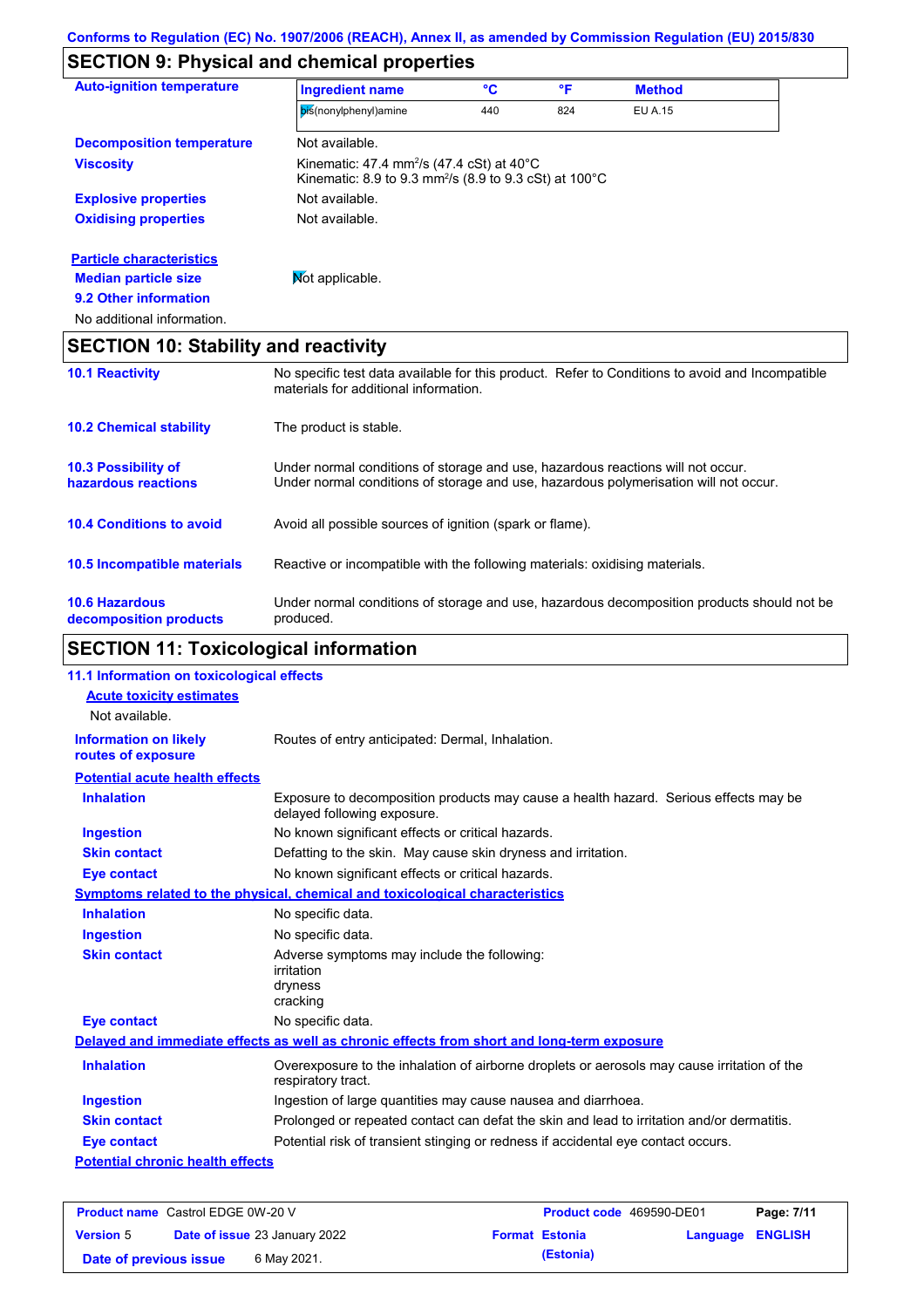# **SECTION 11: Toxicological information**

| <b>General</b>               | USED ENGINE OILS                                                                                                                                                                                                                                                                                                                                                                     |
|------------------------------|--------------------------------------------------------------------------------------------------------------------------------------------------------------------------------------------------------------------------------------------------------------------------------------------------------------------------------------------------------------------------------------|
|                              | Combustion products resulting from the operation of internal combustion engines contaminate<br>engine oils during use. Used engine oil may contain hazardous components which have the<br>potential to cause skin cancer. Frequent or prolonged contact with all types and makes of used<br>engine oil must therefore be avoided and a high standard of personal hygiene maintained. |
| <b>Carcinogenicity</b>       | No known significant effects or critical hazards.                                                                                                                                                                                                                                                                                                                                    |
| <b>Mutagenicity</b>          | No known significant effects or critical hazards.                                                                                                                                                                                                                                                                                                                                    |
| <b>Developmental effects</b> | No known significant effects or critical hazards.                                                                                                                                                                                                                                                                                                                                    |
| <b>Fertility effects</b>     | No known significant effects or critical hazards.                                                                                                                                                                                                                                                                                                                                    |

# **SECTION 12: Ecological information**

#### **12.1 Toxicity**

**Environmental hazards** Not classified as dangerous

#### **12.2 Persistence and degradability**

Expected to be biodegradable.

#### **12.3 Bioaccumulative potential**

This product is not expected to bioaccumulate through food chains in the environment.

| <b>12.4 Mobility in soil</b>                                  |                                                                      |
|---------------------------------------------------------------|----------------------------------------------------------------------|
| <b>Soil/water partition</b><br>coefficient (K <sub>oc</sub> ) | Not available.                                                       |
| <b>Mobility</b>                                               | Spillages may penetrate the soil causing ground water contamination. |

#### **12.5 Results of PBT and vPvB assessment**

Product does not meet the criteria for PBT or vPvB according to Regulation (EC) No. 1907/2006, Annex XIII.

#### **12.6 Other adverse effects**

Spills may form a film on water surfaces causing physical damage to organisms. Oxygen transfer could also be impaired. **Other ecological information**

## **SECTION 13: Disposal considerations**

#### **13.1 Waste treatment methods**

**Methods of disposal**

**Product**

Where possible, arrange for product to be recycled. Dispose of via an authorised person/ licensed waste disposal contractor in accordance with local regulations.

#### **Hazardous waste** Yes.

|  | European waste catalogue (EWC) |  |  |
|--|--------------------------------|--|--|
|  |                                |  |  |

| Waste code                                                                                                                 | <b>Waste designation</b>                                        |  |
|----------------------------------------------------------------------------------------------------------------------------|-----------------------------------------------------------------|--|
| $130205*$                                                                                                                  | mineral-based non-chlorinated engine, gear and lubricating oils |  |
| However deviation from the intended use and/or the presence of any potential contaminants may require an alternative waste |                                                                 |  |

However, deviation from the intended use and/or the presence of any potential contaminants may disposal code to be assigned by the end user.

| <b>Packaging</b>           |                                                                                                                                                                                                                                         |
|----------------------------|-----------------------------------------------------------------------------------------------------------------------------------------------------------------------------------------------------------------------------------------|
| <b>Methods of disposal</b> | Where possible, arrange for product to be recycled. Dispose of via an authorised person/<br>licensed waste disposal contractor in accordance with local regulations.                                                                    |
| <b>Special precautions</b> | This material and its container must be disposed of in a safe way. Empty containers or liners<br>may retain some product residues. Avoid dispersal of spilt material and runoff and contact with<br>soil, waterways, drains and sewers. |
| <b>References</b>          | Commission 2014/955/EU<br>Directive 2008/98/EC                                                                                                                                                                                          |

# **SECTION 14: Transport information**

| <b>Product name</b> Castrol EDGE 0W-20 V |                                      |             | <b>Product code</b> 469590-DE01 |                       | Page: 8/11              |  |
|------------------------------------------|--------------------------------------|-------------|---------------------------------|-----------------------|-------------------------|--|
| <b>Version 5</b>                         | <b>Date of issue 23 January 2022</b> |             |                                 | <b>Format Estonia</b> | <b>Language ENGLISH</b> |  |
| Date of previous issue                   |                                      | 6 May 2021. |                                 | (Estonia)             |                         |  |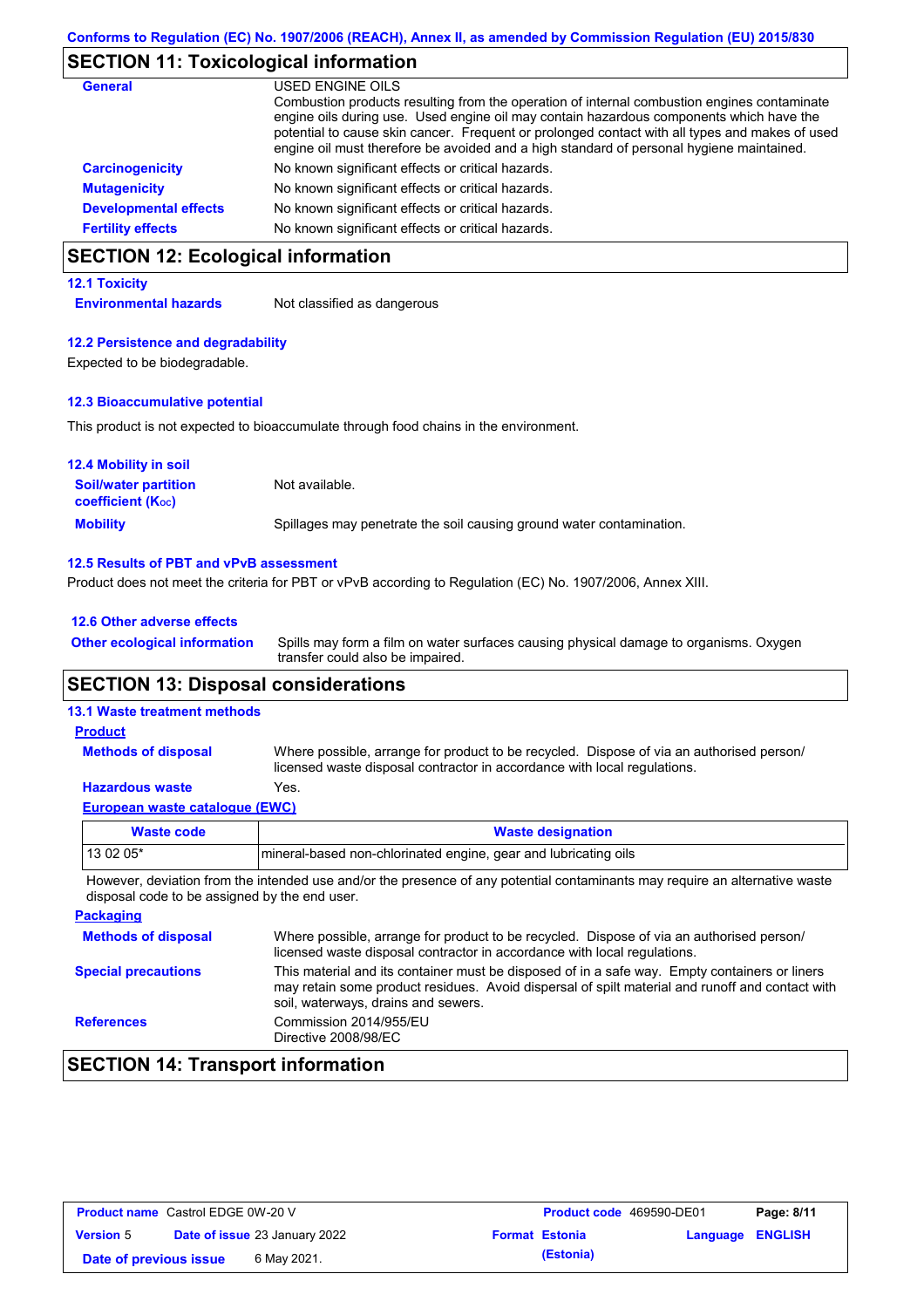# **SECTION 14: Transport information**

|                                           | <b>ADR/RID</b> | <b>ADN</b>     | <b>IMDG</b>    | <b>IATA</b>    |
|-------------------------------------------|----------------|----------------|----------------|----------------|
| 14.1 UN number                            | Not regulated. | Not regulated. | Not regulated. | Not regulated. |
| 14.2 UN proper<br>shipping name           |                |                |                |                |
| <b>14.3 Transport</b><br>hazard class(es) |                |                |                |                |
| <b>14.4 Packing</b><br>group              |                |                |                |                |
| 14.5<br><b>Environmental</b><br>hazards   | No.            | No.            | No.            | No.            |
| <b>Additional</b><br>information          |                |                |                |                |

**14.6 Special precautions for user** Not available.

**14.7 Transport in bulk according to IMO instruments**

Not available.

## **SECTION 15: Regulatory information**

**Other regulations REACH Status** The company, as identified in Section 1, sells this product in the EU in compliance with the current requirements of REACH. **15.1 Safety, health and environmental regulations/legislation specific for the substance or mixture EU Regulation (EC) No. 1907/2006 (REACH) Annex XIV - List of substances subject to authorisation Substances of very high concern** None of the components are listed. At least one component is not listed. All components are listed or exempted. At least one component is not listed. At least one component is not listed. All components are active or exempted. All components are listed or exempted. At least one component is not listed. **United States inventory (TSCA 8b) Australia inventory (AIIC) Canada inventory China inventory (IECSC) Japan inventory (CSCL) Korea inventory (KECI) Philippines inventory (PICCS) Taiwan Chemical Substances Inventory (TCSI)** All components are listed or exempted. **Ozone depleting substances (1005/2009/EU)** Not listed. **Prior Informed Consent (PIC) (649/2012/EU)** None of the components are listed. **Annex XIV EU Regulation (EC) No. 1907/2006 (REACH) Annex XVII - Restrictions on the manufacture, placing on the market and use of certain dangerous substances, mixtures and articles** Not applicable.

| <b>Product name</b> Castrol EDGE 0W-20 V |  | <b>Product code</b> 469590-DE01      |  | Page: 9/11            |                         |  |
|------------------------------------------|--|--------------------------------------|--|-----------------------|-------------------------|--|
| <b>Version 5</b>                         |  | <b>Date of issue 23 January 2022</b> |  | <b>Format Estonia</b> | <b>Language ENGLISH</b> |  |
| Date of previous issue                   |  | 6 May 2021.                          |  | (Estonia)             |                         |  |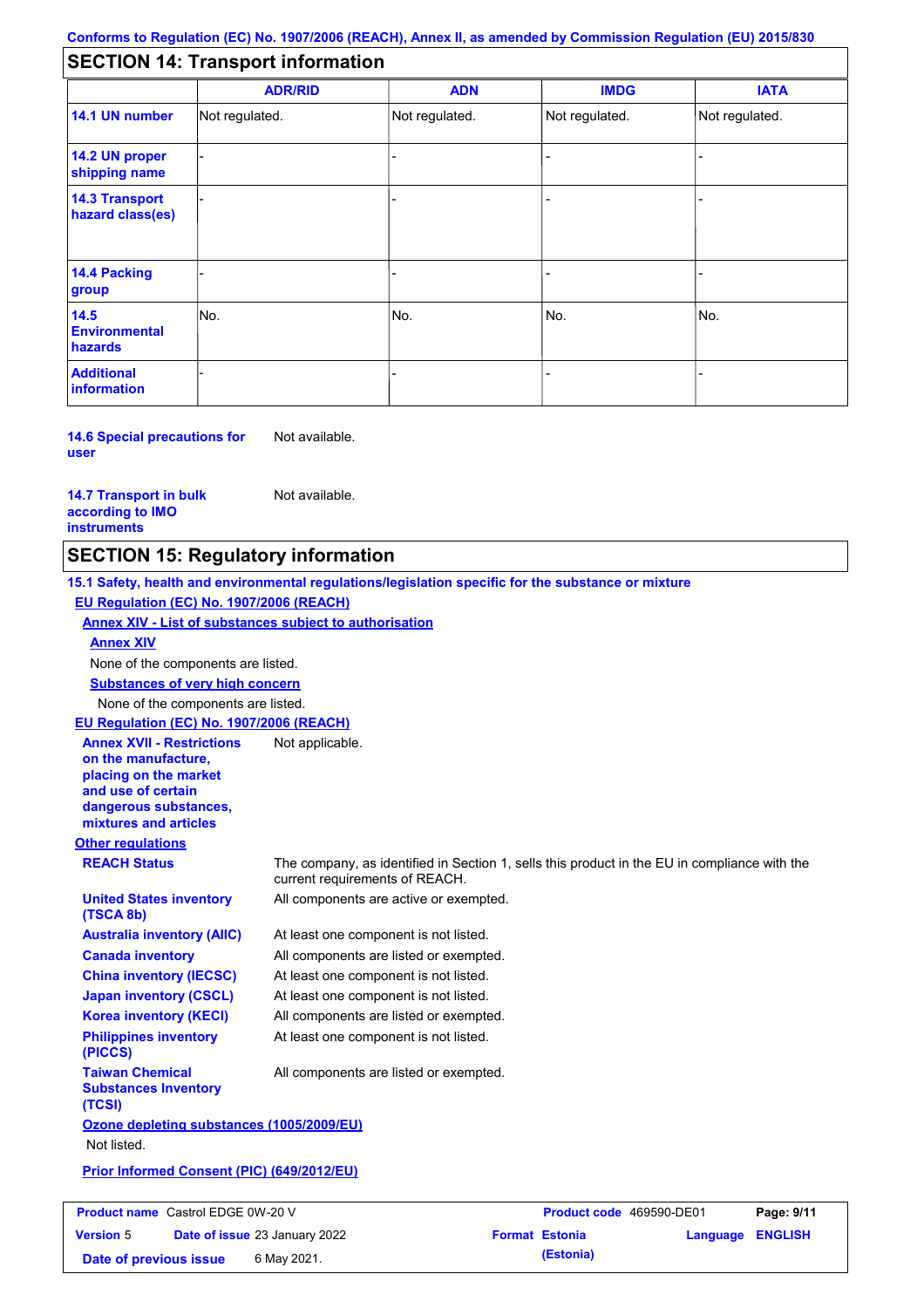# **SECTION 15: Regulatory information**

Not listed.

**Persistent Organic Pollutants** Not listed.

#### **EU - Water framework directive - Priority substances**

None of the components are listed.

#### **Seveso Directive**

This product is not controlled under the Seveso Directive.

| <b>15.2 Chemical safety</b> | A Chemical Safety Assessment has been carried out for one or more of the substances within  |
|-----------------------------|---------------------------------------------------------------------------------------------|
| assessment                  | this mixture. A Chemical Safety Assessment has not been carried out for the mixture itself. |

# **SECTION 16: Other information**

| <b>Abbreviations and acronyms</b> | ADN = European Provisions concerning the International Carriage of Dangerous Goods by<br>Inland Waterway |
|-----------------------------------|----------------------------------------------------------------------------------------------------------|
|                                   | ADR = The European Agreement concerning the International Carriage of Dangerous Goods by                 |
|                                   | Road                                                                                                     |
|                                   | ATE = Acute Toxicity Estimate<br><b>BCF</b> = Bioconcentration Factor                                    |
|                                   |                                                                                                          |
|                                   | CAS = Chemical Abstracts Service                                                                         |
|                                   | CLP = Classification, Labelling and Packaging Regulation [Regulation (EC) No. 1272/2008]                 |
|                                   | CSA = Chemical Safety Assessment                                                                         |
|                                   | CSR = Chemical Safety Report                                                                             |
|                                   | DMEL = Derived Minimal Effect Level                                                                      |
|                                   | DNEL = Derived No Effect Level                                                                           |
|                                   | EINECS = European Inventory of Existing Commercial chemical Substances                                   |
|                                   | ES = Exposure Scenario                                                                                   |
|                                   | EUH statement = CLP-specific Hazard statement                                                            |
|                                   | EWC = European Waste Catalogue                                                                           |
|                                   | GHS = Globally Harmonized System of Classification and Labelling of Chemicals                            |
|                                   | IATA = International Air Transport Association                                                           |
|                                   | IBC = Intermediate Bulk Container                                                                        |
|                                   | IMDG = International Maritime Dangerous Goods                                                            |
|                                   | LogPow = logarithm of the octanol/water partition coefficient                                            |
|                                   | MARPOL = International Convention for the Prevention of Pollution From Ships, 1973 as                    |
|                                   | modified by the Protocol of 1978. ("Marpol" = marine pollution)                                          |
|                                   | OECD = Organisation for Economic Co-operation and Development                                            |
|                                   | PBT = Persistent, Bioaccumulative and Toxic                                                              |
|                                   | <b>PNEC</b> = Predicted No Effect Concentration                                                          |
|                                   | REACH = Registration, Evaluation, Authorisation and Restriction of Chemicals Regulation                  |
|                                   | [Regulation (EC) No. 1907/2006]                                                                          |
|                                   | RID = The Regulations concerning the International Carriage of Dangerous Goods by Rail                   |
|                                   | RRN = REACH Registration Number                                                                          |
|                                   | SADT = Self-Accelerating Decomposition Temperature                                                       |
|                                   | SVHC = Substances of Very High Concern                                                                   |
|                                   | STOT-RE = Specific Target Organ Toxicity - Repeated Exposure                                             |
|                                   | STOT-SE = Specific Target Organ Toxicity - Single Exposure                                               |
|                                   | TWA = Time weighted average                                                                              |
|                                   | $UN = United Nations$                                                                                    |
|                                   | $UVCB = Complex\;hydrocarbon\; substance$                                                                |
|                                   | VOC = Volatile Organic Compound                                                                          |
|                                   | vPvB = Very Persistent and Very Bioaccumulative                                                          |
|                                   | Varies = may contain one or more of the following 64741-88-4 / RRN 01-2119488706-23,                     |
|                                   | 64741-89-5 / RRN 01-2119487067-30, 64741-95-3 / RRN 01-2119487081-40, 64741-96-4/ RRN                    |
|                                   | 01-2119483621-38, 64742-01-4 / RRN 01-2119488707-21, 64742-44-5 / RRN                                    |
|                                   | 01-2119985177-24, 64742-45-6, 64742-52-5 / RRN 01-2119467170-45, 64742-53-6 / RRN                        |
|                                   | 01-2119480375-34, 64742-54-7 / RRN 01-2119484627-25, 64742-55-8 / RRN                                    |
|                                   | 01-2119487077-29, 64742-56-9 / RRN 01-2119480132-48, 64742-57-0 / RRN                                    |
|                                   | 01-2119489287-22, 64742-58-1, 64742-62-7 / RRN 01-2119480472-38, 64742-63-8,                             |
|                                   | 64742-65-0 / RRN 01-2119471299-27, 64742-70-7 / RRN 01-2119487080-42, 72623-85-9 /                       |
|                                   | RRN 01-2119555262-43, 72623-86-0 / RRN 01-2119474878-16, 72623-87-1 / RRN                                |
|                                   | 01-2119474889-13                                                                                         |

#### **Procedure used to derive the classification according to Regulation (EC) No. 1272/2008 [CLP/GHS]**

|                  | <b>Classification</b>                    | <b>Justification</b>                                |
|------------------|------------------------------------------|-----------------------------------------------------|
| Not classified.  |                                          |                                                     |
|                  | <b>Product name</b> Castrol EDGE 0W-20 V | Page: 10/11<br>Product code 469590-DE01             |
| <b>Version 5</b> | Date of issue 23 January 2022            | <b>ENGLISH</b><br><b>Format Estonia</b><br>Language |
|                  | 6 May 2021.<br>Date of previous issue    | (Estonia)                                           |